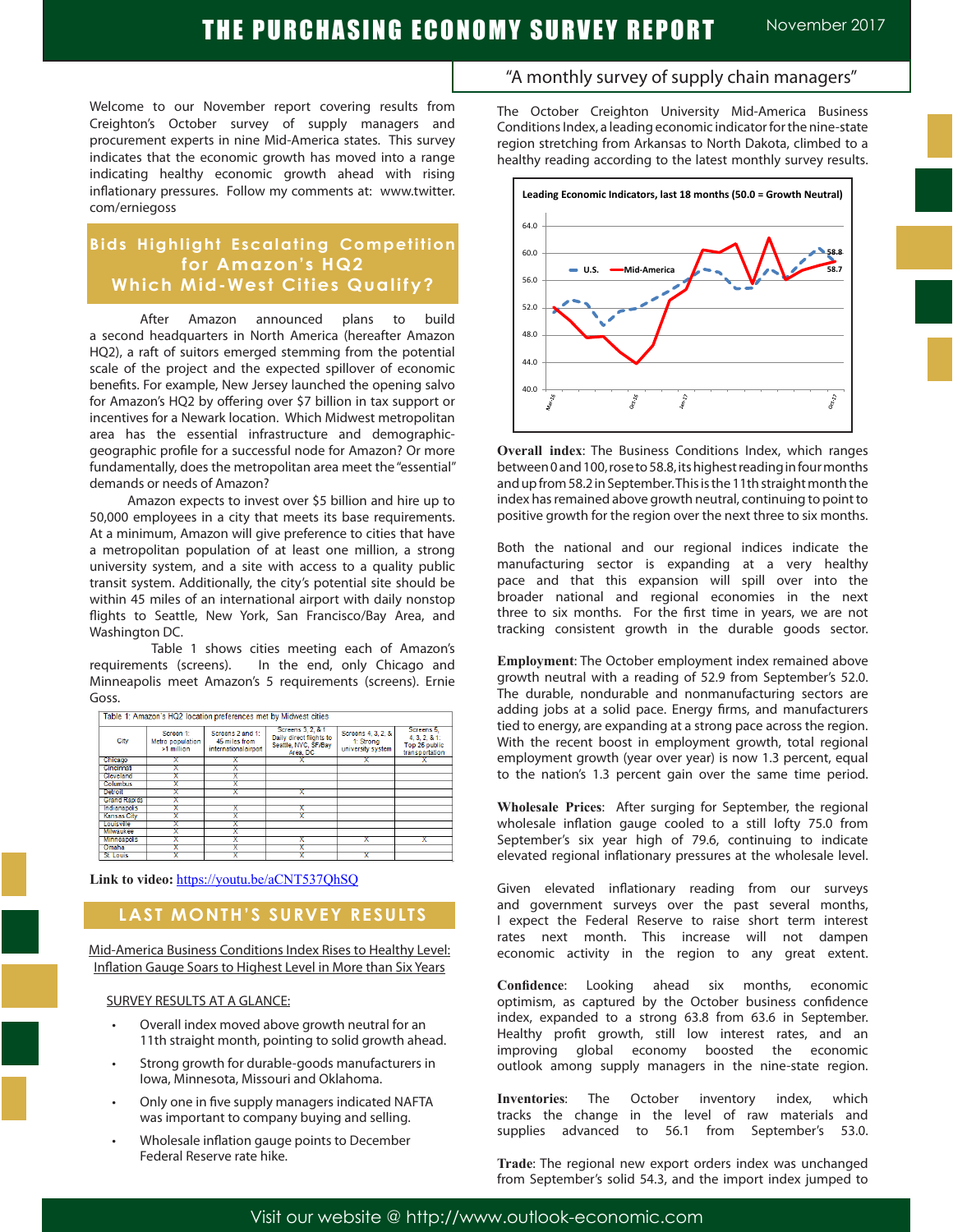58.6 from 53.8 in September. Expanding regional growth spurred purchases of inputs from abroad, while growth among important trading partners maintained the export orders at a positive level.

| As     | stated | b٧     | one     | supply  | manger, | $^{\prime\prime}$ The |
|--------|--------|--------|---------|---------|---------|-----------------------|
| weaker |        | dollar | $($ is) | helping |         | exports."             |

This month supply managers were asked about buying and selling abroad. Approximately half of respondents indicated that purchasing from abroad was important to their firm's current growth. Additionally, almost one in five reported that NAFTA was important for both buying inputs and selling products

**Other components**: Components of the October Business Conditions Index were new orders at 61.3 from 62.5 in September; production or sales index was unchanged from September's 67.4; and delivery speed of raw materials and supplies expanded slightly to 56.5 from last month's 56.0.

The Creighton Economic Forecasting Group has conducted the monthly survey of supply managers in nine states since 1994 to produce leading economic indicators of the Mid-America economy. States included in the survey are Arkansas, Iowa, Kansas, Minnesota, Missouri, Nebraska, North Dakota, Oklahoma and South Dakota.

The forecasting group's overall index, referred to as the Business Conditions Index, ranges between 0 and 100. An index greater than 50 indicates an expansionary economy over the course of the next three to six months. The Business Conditions Index is a mathematical average of indices for new orders, production or sales, employment, inventories and delivery lead time. This is the same methodology, used since 1931, by the Institute for Supply Management, formerly the National Association of Purchasing Management.

### **MID-AMERICA STATES**

#### **ARKANSAS**

The October overall index for Arkansas fell to a solid 55.4 from September's 67.3. Components of the index from the monthly survey of supply managers were new orders at 57.4, production or sales at 63.4, delivery lead time at 52.7, inventories at 52.1, and employment at 51.1. Over the past 12 months, Arkansas increased manufacturing employment by 3 percent, or approximately 4,700 manufacturing jobs. Slight job losses for durable-goods producers were more than offset by gains for nondurable goods manufacturers.

#### IOWA

The October Business Conditions Index for Iowa sank to a still healthy level of 55.0 from 60.7 in September. Components of the overall index from the monthly survey of supply managers were new orders at 58.4, production or sales at 62.3, delivery lead time at 55.4, employment at 47.8, and inventories at 51.0. Over the past 12 months, Iowa increased manufacturing employment by 1.3 percent, or approximately 2,800 manufacturing jobs. Nondurable goods producers, including food manufacturers expanded, while durable-goods manufacturers, including metal producers, contracted slightly.

#### KANSAS

The Kansas Business Conditions Index for October soared to 63.4 from September's regional low 43.6. Components of the leading economic indicator from the monthly survey of supply managers were new orders at 68.3, production or sales at 73.8, delivery lead time at 61.6, employment at 54.2, and inventories at 59.2.

"A monthly survey of supply chain managers"

Our survey for the month indicated a significant improvement for the month. Nondurable goods producers expanded at a solid pace while durable goods experienced slight losses.

#### **MINNESOTA**

The October Business Conditions Index for Minnesota declined to a still strong 56.3 from September's 59.4. Components of the overall October index from the monthly survey of supply managers were new orders at 59.9, production or sales at 64.0, delivery lead time at 53.3, inventories at 52.7, and employment at 51.7. Over the past 12 months, Minnesota expanded both durable and nondurable goods manufacturing. Gains were strong for food processors and medical equipment manufacturers.

#### MISSOURI

The October Business Conditions Index for Missouri sank to 53.8 from 63.9 in September. Components of the overall October index from the survey of supply managers were new orders at 56.2, production or sales at 62.3, delivery lead time at 51.4, inventories at 51.1, and employment at 47.9. Over the past 12 months, Missouri increased manufacturing employment by 1.5 percent, or approximately 4,000 manufacturing jobs. Strong gains were recorded by both durable goods producers, including vehicle manufacturers.

#### NEBRASKA

The October Business Conditions Index for Nebraska rose to 60.1 from 59.3 in September. Components of the index from the monthly survey of supply managers were new orders at 61.5, production or sales at 67.5, delivery lead time at 56.9, inventories at 59.9, and employment at 54.6. Over the past 12 months, Nebraska increased manufacturing employment by 1.1 percent, or approximately 1,100 manufacturing jobs. Food processors experienced solid gains.

#### NORTH DAKOTA

North Dakota's overall, or Business Conditions Index, declined, but remained above growth neutral for the month. The index for October from a survey of supply managers fell to 55.9 from 63.9 in September. Components of the overall index were new orders at 58.1, production or sales at 64.1, delivery lead time at 53.4, employment at 51.4, and inventories at 52.7. After declining for much of 2016, North Dakota's mining and energy sector began to expand in the first quarter of this year. Surveys over the past several months indicate this expansion continues at a brisk pace.

#### OKLAHOMA

After falling below growth neutral for July, Oklahoma's Business Conditions Index rose above the 50.0 threshold for the last three months. The overall index from a monthly survey of supply managers climbed to a robust 63.0 from 62.7 in September. Components of the overall October index from a survey of supply managers in the state were new orders at 65.2, production or sales at 70.8, delivery lead time at 60.9, inventories at 59.2, and employment at 58.9. Expansions among energy firms, and manufacturing companies linked to energy are driving the state's economy forward at a current brisk pace. Food processors and machine manufacturers are growing at a solid pace.

#### SOUTH DAKOTA

The Business Conditions Index for South Dakota soared to 57.6 from September's weak 46.6. Components of the overall index from the October survey of supply managers in the state were new orders at 60.3, production or sales at 66.1, delivery lead time at 55.7, inventories at 54.7, and employment at 51.3. While the state's manufacturing sector is expanding at a tepid pace, energy related firms are advancing at a solid pace. Food processing is growing at a solid and positive pace.

Follow daily comments at www.twitter.com/erniegoss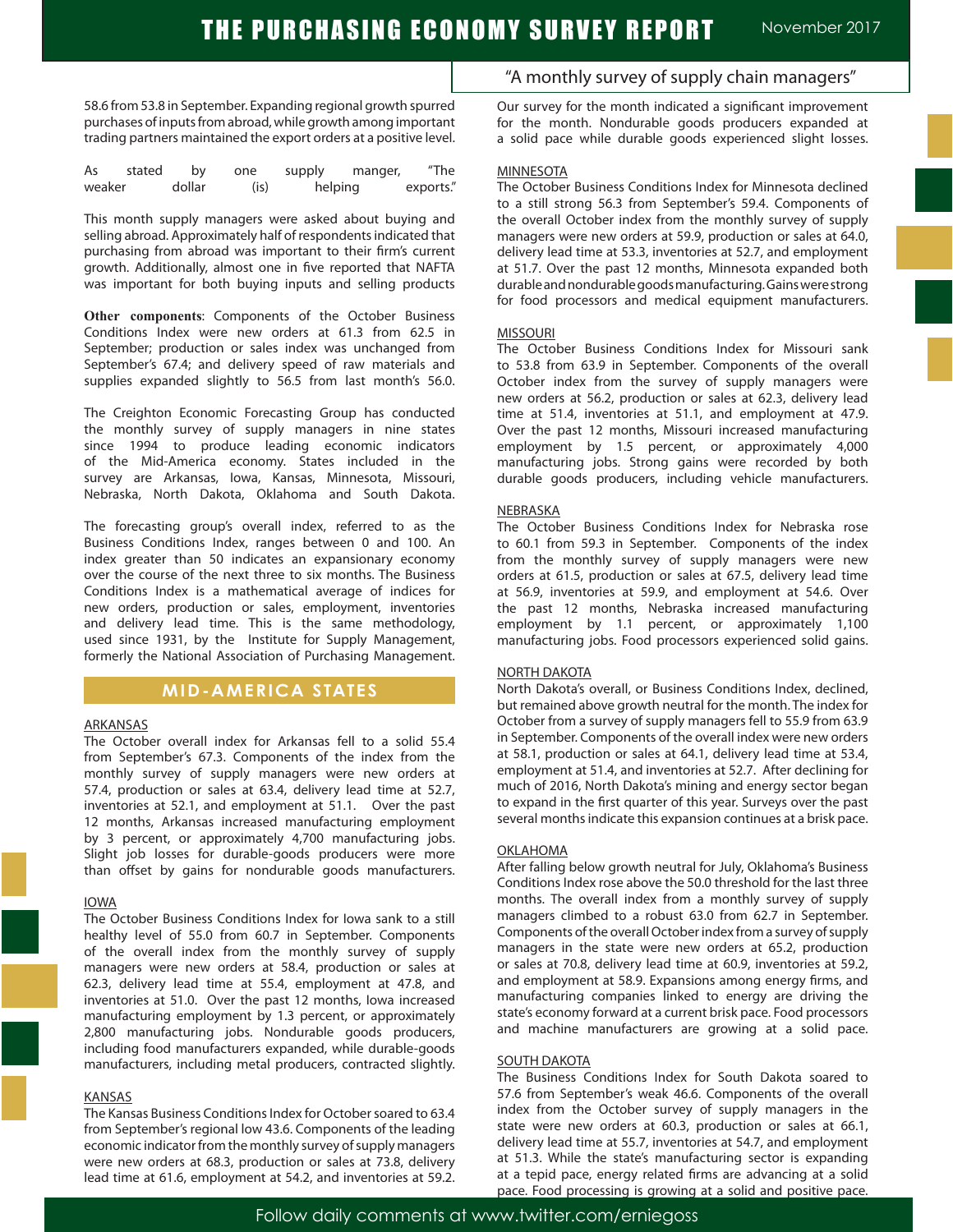## "A monthly survey of supply chain managers"



Ĩ

## **THE BULLISH NEWS**

- The U.S. average hourly wage for October rose 2.4% from October 2016, indicating little wage inflationary pressures.
- U.S. non-farm employment grew by 261,000 in October and the unemployment rate edged down to 4.1%, its lowest level since 2000.
- U.S. inflation, as measured by the consumer price index (CPI) has increased by 2.2% between September 2016 and 2017.
- The U.S. trade deficit shrank for August by \$1.2 billion due to an upturn in exports.

## **THE BEARISH NEWS**

- The U.S. trade deficit rose to \$43.5 billion in September as imports increased faster than export.
- **Debt Crisis.** Last week, Venezuelan President Maduro announced that his administration would seek debt restructuring. Immediately, the value of the nation's bonds declined from 70 cents to 40 cents on the dollar.

## **WHAT TO WATCH**

- • **Jobs Report on December 8**: The Bureau of Labor Statistics will release its employment report for November. Another strong reading on wages will "seal the deal" on a December 2017 Federal Reserve rate hike.
- **Consumer Price Index on December 13: The Bureau** of Labor Statistics will release the inflation gauge for November. An annualized increase above 2.5% will be bullish for stocks prices and bearish for bond prices (rising yields).
- **FOMC Meeting on December 13: The short-term** interest rate setting committee will next meet on Dec. 12-13. Expect a ¼% (25 basis) increase (85% likely).

## **Goss Eggs (Recent Dumb Economic Moves)**

Last week, Tesla officials announced that the company burned through \$1.3 billion in the most recent quarter as it posted its largest quarterly loss ever. Yet investors have driven the price of the company's stock up by 61% over the past year. Tesla continues to milk taxpayers, equity and bond investors.

Survey results for September will be released on the first business day of next month, December 1.

Follow Goss on twitter at http://twitter.com/erniegoss For historical data and forecasts visit our website at: http://www2.creighton.edu/business/economicoutlook/